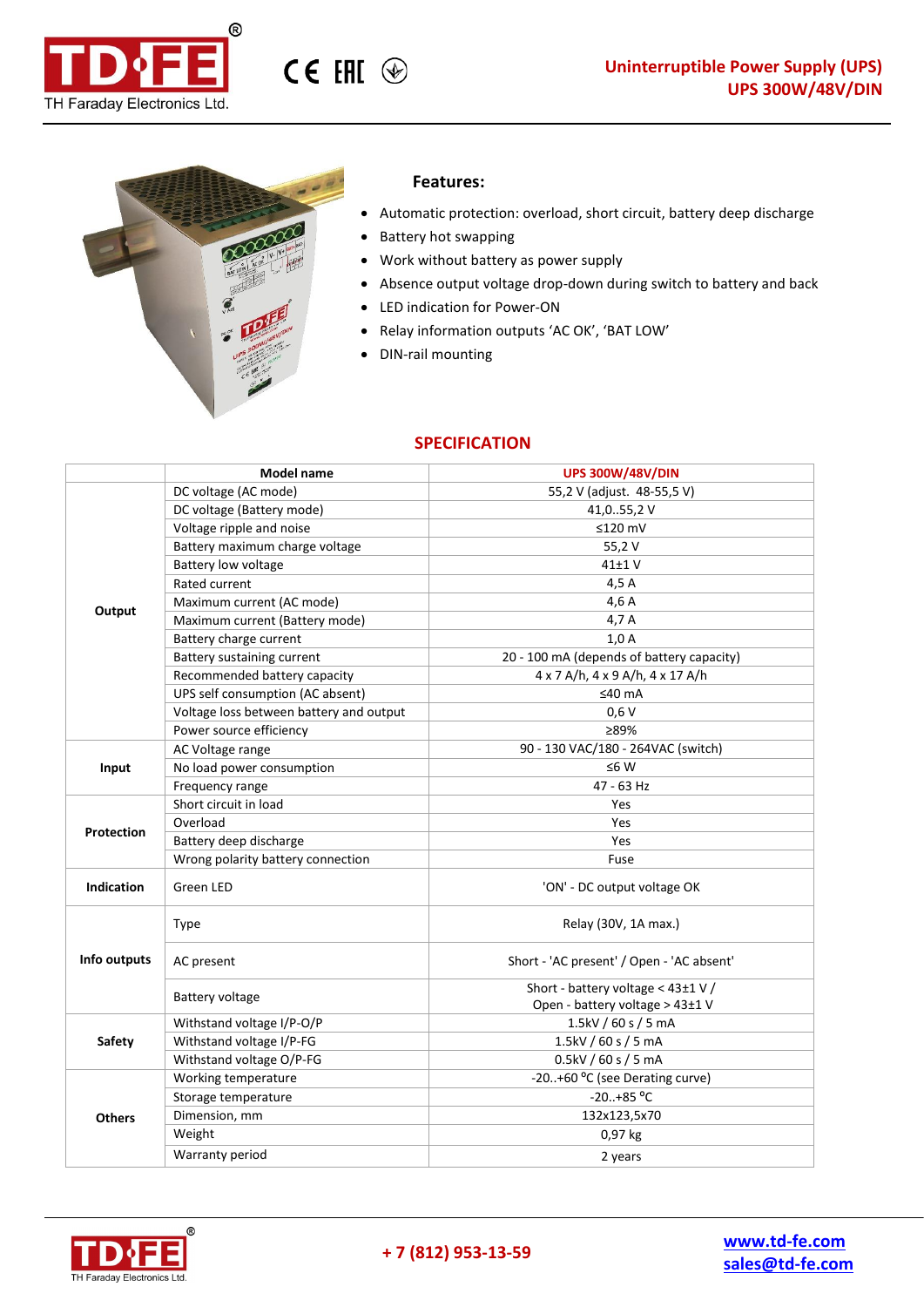





## **CONNECTION**









Terminal Pin No. Assignment (TB1)

| Pin No. | Assignment  |
|---------|-------------|
|         | $FG \oplus$ |
|         | AC/N        |
|         | AC/L        |

Terminal Pin No. Assignment (TB2)

| Pin No. | Assignment         |
|---------|--------------------|
| 1.2     | BAT LOW            |
| 3.4     | AC OK              |
|         | <b>DC OUTPUT-V</b> |
| հ       | DC OUTPUT+V        |
|         | BAT+V              |
|         | BAT -V             |





**[sales@td-fe.com](mailto:spb@faraday-el.ru)**